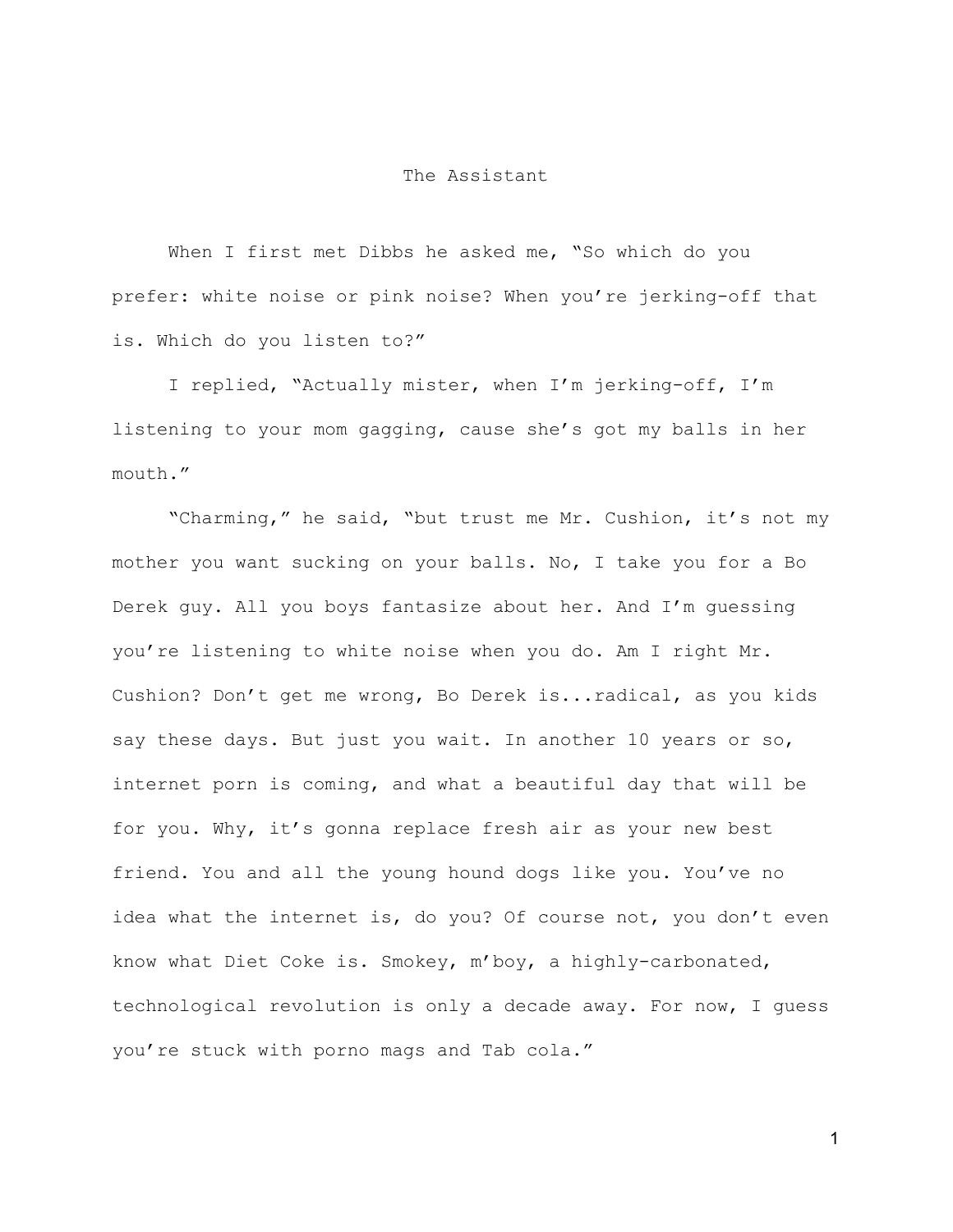"Look dude," I retorted, "I don't know what your damage is, but I'm not interested."

"You're right," he admitted, with a distracted, dreamy gaze; a gaze lost in recollection of the future. "You're right, I'm off a tangent. *Totally dude*. I do that, but do yourself a favor, when the internet is invented, buy up every domain containing the words: tits, ass, and hot Asian chicks. You'll thank me for it." Then he breathed deeply and sighed, "Now, let's get down to business, Smokey, my boy."

Yes, my name is Smokey. Smokey Cushion. Yes it's my real name and no, I don't know what my parents were thinking. Dibbs once said, "Life is measured by our actions, not our names. After all, a rose by any other name would still smell as sweet."

"Shakespeare?" I asked.

"Ted Danson," he replied.

Our paths first crossed at Carl's Video store in Great Neck, New York. This stranger, who the cosmos sent to serve *in loco parentis,* seemed to know a lot about me. Figuring out my name was easy enough, but how'd he know about the white noise? About Bo? To make matters weirder, he went ahead and offered me a job, right there in the video store.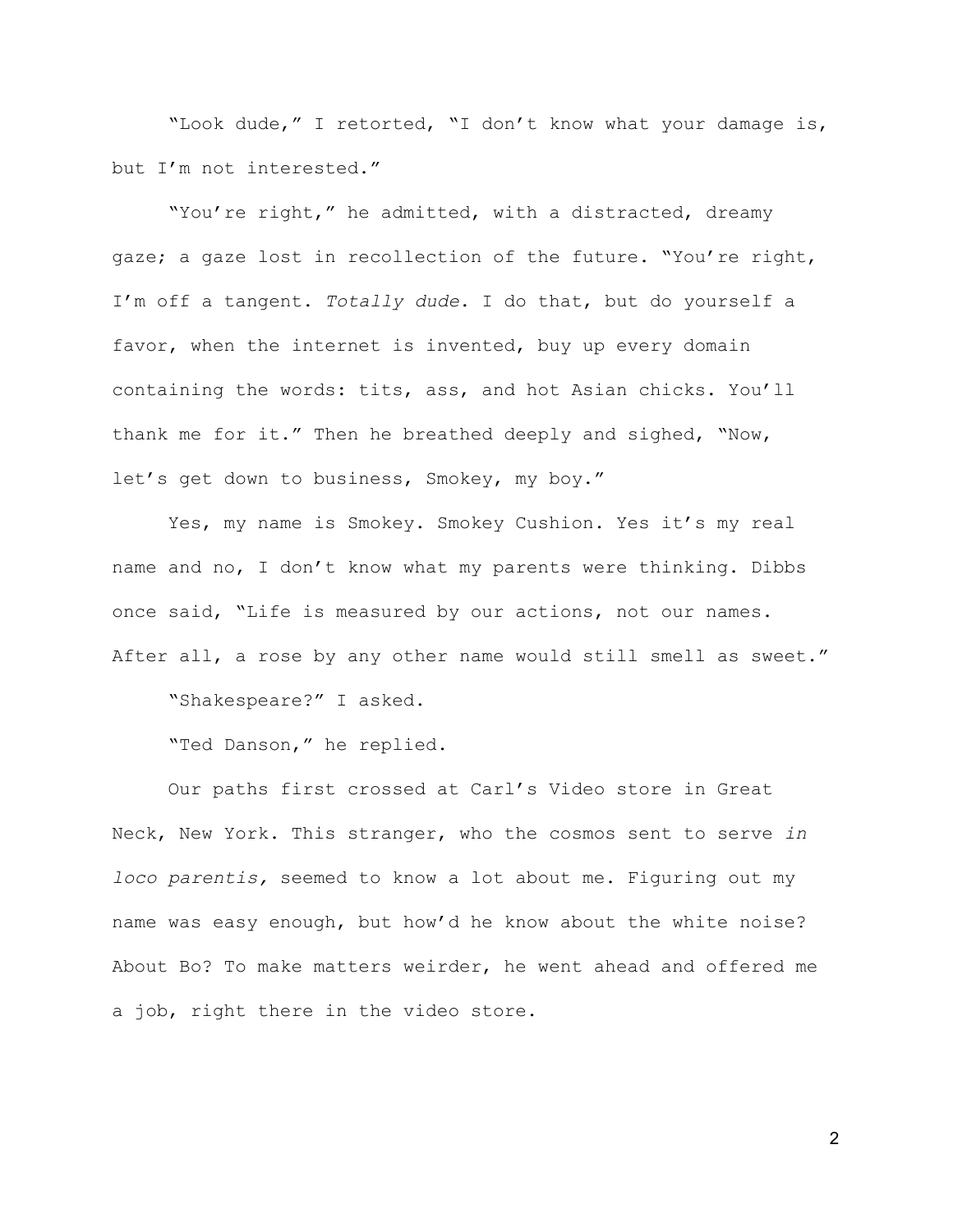"Now, let's get down to business, Smokey, my boy. I want you to work for me, to be my assistant."

"Listen man," I said, "I'm just here to rent some videos. I don't know who you are, or how you know so much about me, but leave me alone."

"My name is Dybbuk Greenberg, but you can call me Dibbs, and I can't leave you alone, Smokey, I need you to alter the future for me. The job is easy and the pay is *radical*. And yes, I know things about you Smokey. I know you live alone and have no job. I know you have no interest in college and college, sorry to say, has no interest in you. Isn't that right?"

I paused. So far, everything he'd said was true. Annoying, but accurate.

"I want you to fix the future for my clients. Think of it as being a guardian angel," Dibbs continued, "most alterations will be simple, but" he warned, "if you screw up, even something simple, and seemingly insignificant, someone could die. So you see it is a very important job."

I laughed. Did I believe him? No, I thought he was a crazy old man. But then I reconsidered. He promised the pay was good, and I needed the money. Then things got stranger still. Dibbs, who had already proven he knew a lot about me, somehow knew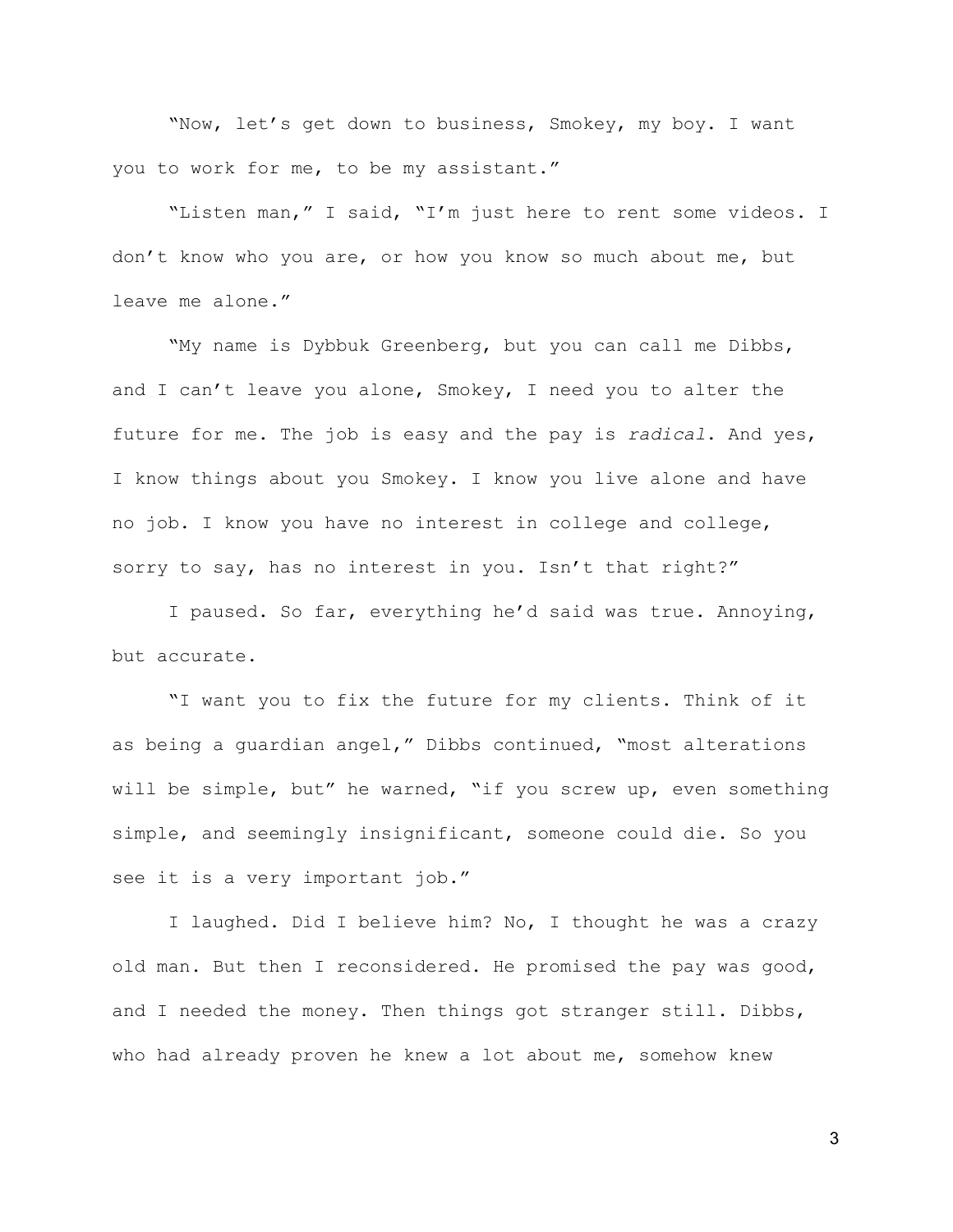about my medical condition, and promised he could help. Actually, he said he could cure me.

You see I was suffering from tinnitus. I'll bet you've never heard that one. Tinnitus is medical-speak for ringing in the ear. In my case, it started when I was 13 (and it never stopped). I have lived with a loud ringing in my head, day in and day out, for nearly five years. Doctor Calaf (our family physician) had me on about ten different medications to help control it. All they did was turn me into a zombie, who slept half the day and spent the other half in a druggy haze. The quality of the ringing changed based on the drug I was taking. On Neurontin it sounded like a shrill, beaming "eeeee" high pitched and sharp, cutting across my head. When I switched to Elavil, it sounded like metallic rain falling at the base of my skull. Sometimes, it was both. When the drugs came to nothing, my doctor injected steroids through my eardrum, which hurt like heck, and didn't work. The earsplitting noise penetrated, and subsequently ruined almost every aspect of my life.

I couldn't pay attention in class, I couldn't read books, and eventually wound up in a special-ed program. Pretty soon, I had no friends (special or otherwise), and no life. Sleep wasn't an escape either; the ringing even crept into my dreams and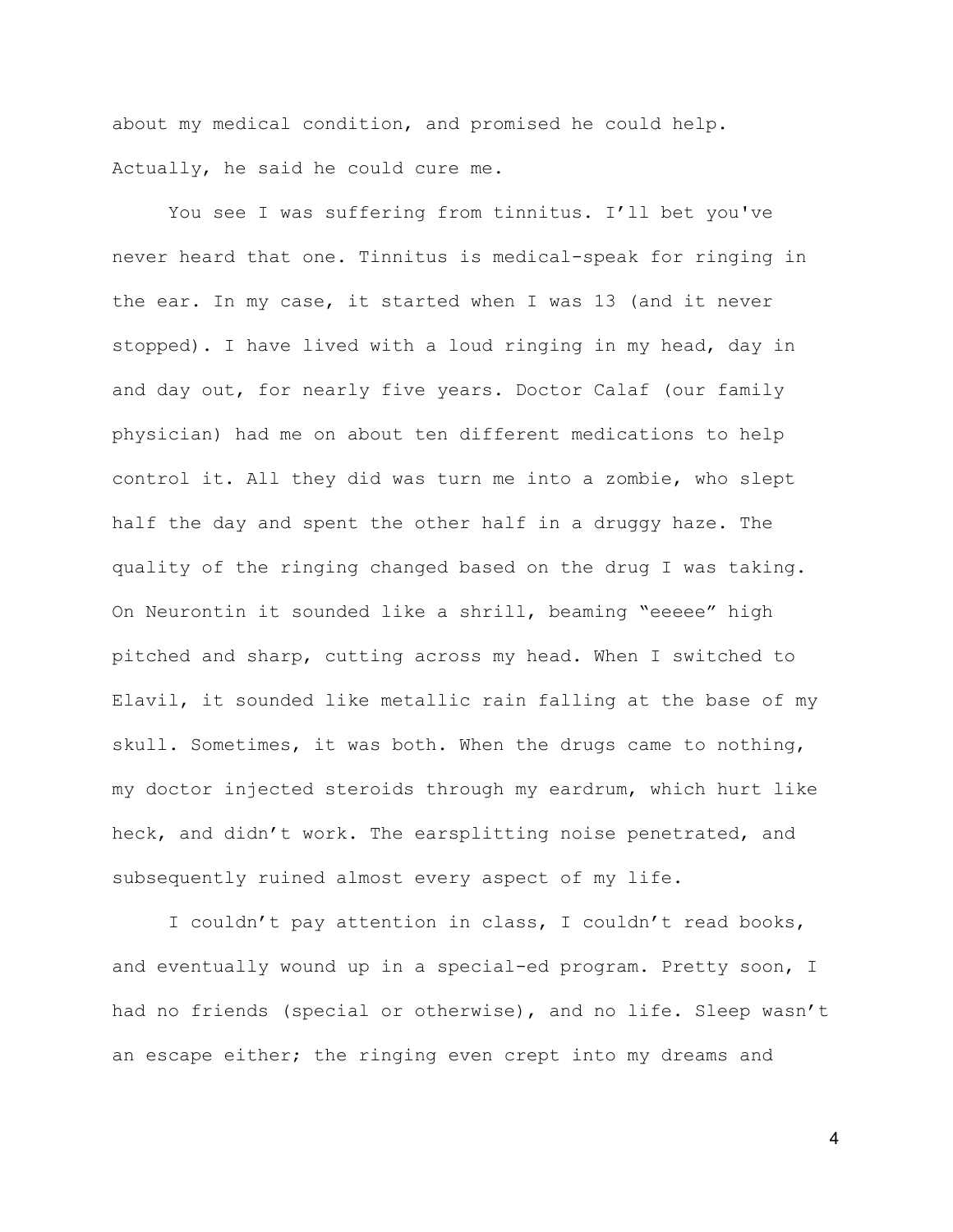courtesy of hefty doses of Xanax, and Prednisone, my dreams were little more than tripped-out nightmares.

I dropped out of school and moved out of my parents house when I turned 18; I think they were happy to see me go. I rented a studio apartment above Gino's Pizza, in Great Neck.

Even a teenager knows the signs of depression. I put on 30 unwanted pounds, slept, and smoked pot all day. Sometimes I smoked the Xanax. I watched a lot of TV. *Knight Rider* and *The A-Team* were my favorites. The only real education I got was from watching the occasional *3-2-1 Contact*.

When I wasn't watching TV, eating or getting high, I was praying for a bus to hit me, or bolt of lightning to strike me, or a freakin zombie apocalypse. Anything to shorten my shity life. Eventually I found white noise. It helped mask the ringing, so I bought a Sharper Image white noise generator and had it in the background ALL THE TIME. I cried a lot, even considered suicide. But then I met Dibbsy. I'm not sure if our meeting was accidental or otherwise. I never even saw him come in to the video store. Not that I was looking. After all, I was still a teenager, and despite the ringing, I was little more than a walking bag of hormones. I wouldn't have noticed Dibbs unless he was fifty years younger and had breasts.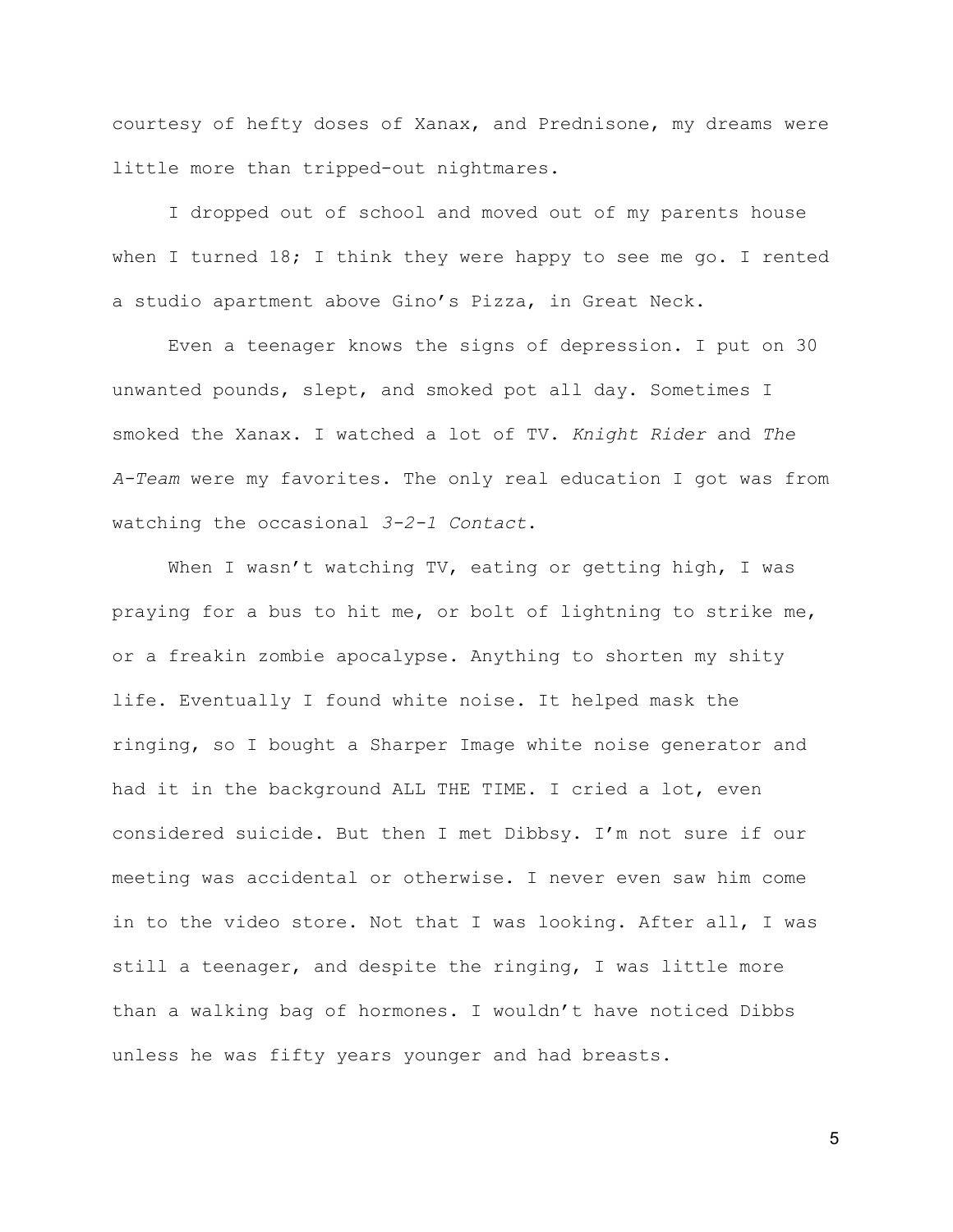Going to Carl's and renting movies was the closest thing I had to a good time. I usually picked out two rentals: one horror flick and one porno. The porno section was behind a black, shower curtain. If there were pretty girls in the store, I'd forgo the x-rated flicks; it's kinda hard to pick up chicks if you've just come from behind the black curtain. So, in those cases, I'd go to my backup: Bo Derek. Thanks to her (and the lineup of barely legal skin flicks she starred in) I was still able to enjoy the softer side of porn. And with benign sounding titles like *Bolero, Tarzan* and *10*, no one in the joint was the wiser. How these movies escaped an X-rating is still a mystery to me. I was in love with Bo Derek, or at least in lust. Dibbs once tried to clarify the two, "Love is a marathon," he explained, "and lust is a sprint. To do either you need to move fast and wear socks, so why bother?"

So I took the job. Dibbs put me to work, that very day. He gave me fifty bucks, right there in Carl's Video, and instructed me on the alteration of Mr. A's future. The task was simple: all I had to do was walk across the street, to the train station, and put a copy of the Bible on a specified bench, opened to [Romans 12:19.](http://www.kingjamesbibleonline.org/Romans-12-19/) Dibbs said that this simple task would save Mr. A's life.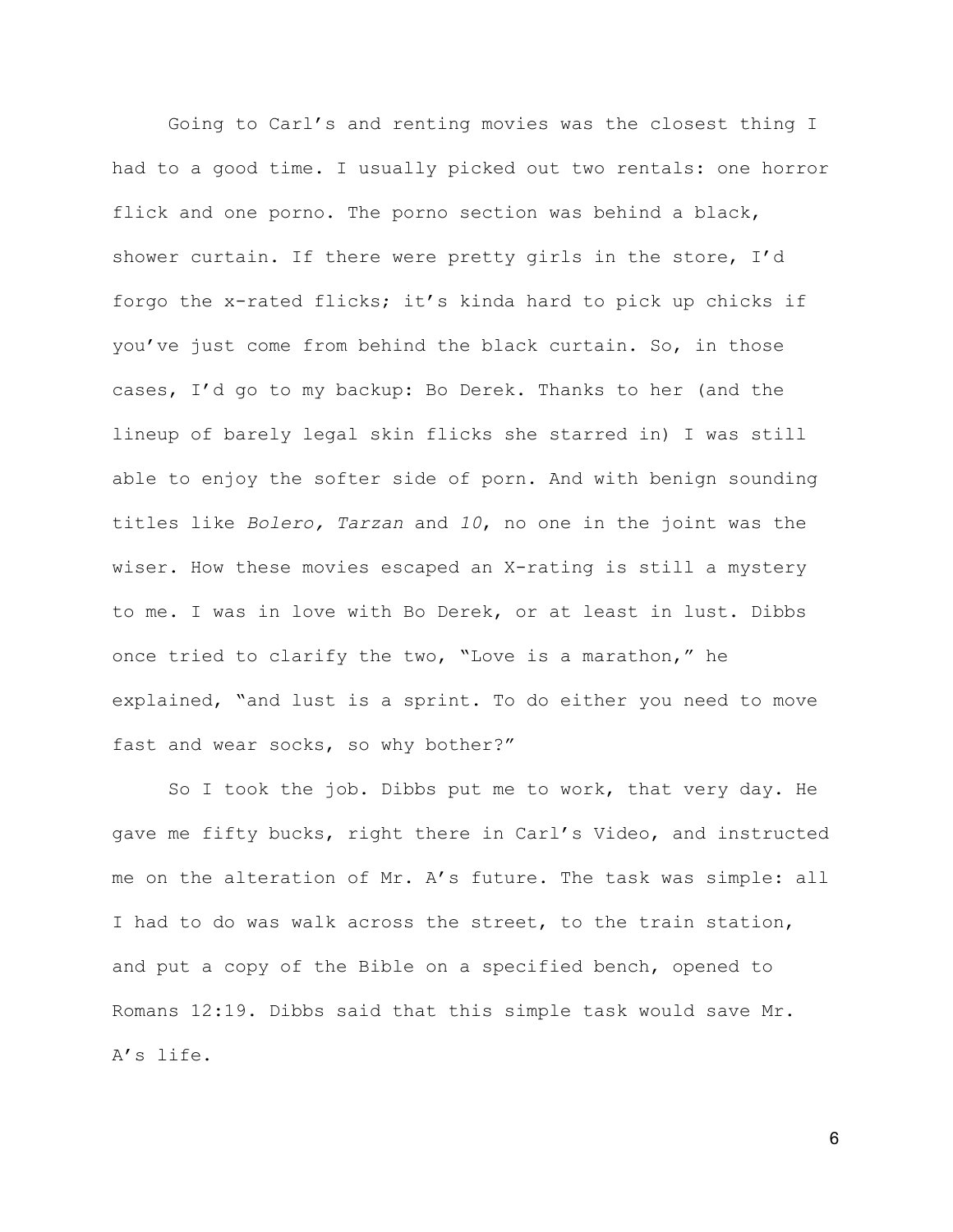So I did it. I crossed the street with a Bible he'd given me, and followed the instructions. Like I said, at the time, I thought Dybbuk Greenberg was crazy, but I was more than happy to take his money. I don't know if Mr. A saw the Bible, or read the verse. I imagined maybe he was suicidal, and planned to leap in front of the train. And Maybe, just maybe, Dibbs knew that reading Romans 12:19 would inspire Mr. A. I'm not even sure what the verse says, but I'm pretty sure no one jumped in front of the train that day.

We met outside Carl's Video, after I completed the task. He seemed very satisfied with me, "Great job Smokey. Here is something extra for you, call it tender beyond the almighty dollar." He handed me a bottle of little blue pills. "Look Smokey, I'm aware of your suffering, your tinnitus. It's fucking-up your life, isn't it?"

My eyes teared-up and I croaked, "Yes, it is."

"I'm gonna help you. Take these pills, one per day, and over time things will get better. Don't expect miracles, that's not my department, but they work better than smoking Xanax capsules."

I took the unlabeled, orange bottle, and studied it. The little blue pills were also unlabeled. I shook the bottle; the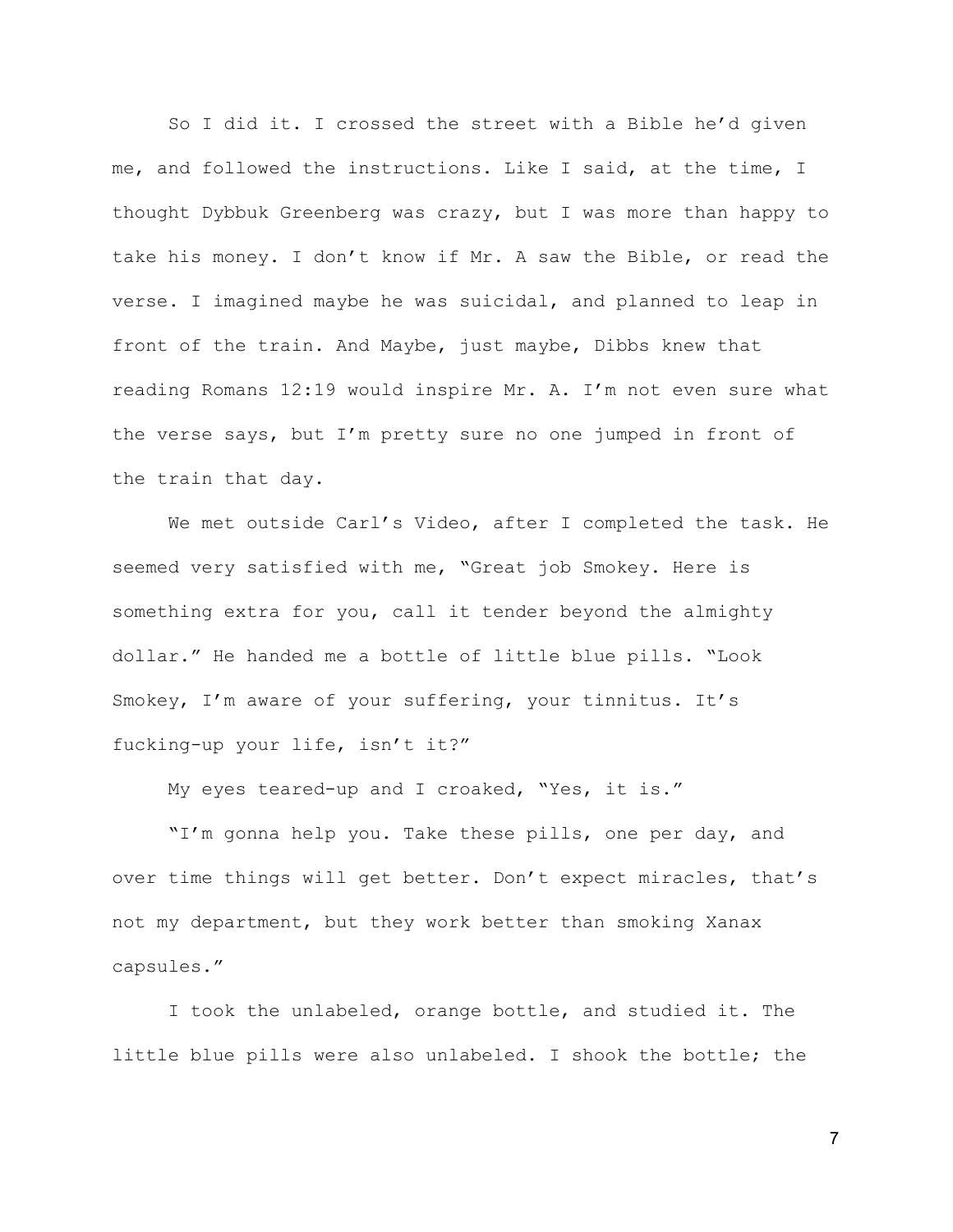pills rattled inside. I laughed, "How do you know this stuff about me? What's in these pills anyway?"

Before he could answer I said, "Dibbs, I have heard this all before. Take this pill, or that vitamin supplement. They never work, at least not for me."

He asked, "Will you give it a try? After all what have you got to lose?"

"Nothing I guess." So I thanked him for trying to help. When I got home, I took a blue pill as instructed and for the first time in a while, I felt what? Hope. Could this man be the big-cheese I'd been waiting for my whole life? Probably not, but a little bit of hope felt pretty good.

The next day, when I woke, my delicate grasp on this most fragile thing called hope gave way to reality. The ringing was still there, loud and piercing. Certainly no better, maybe even a little worse.

I met up with Dibbs later that day, behind the black shower curtain at Carl's Video. I told him the pills hadn't worked.

"What'd you think, five years of tinnitus is just gonna vanish? You have to be patient. Let me put this in parlance your generation can relate to. Does Pac-Man ever eat just one pill?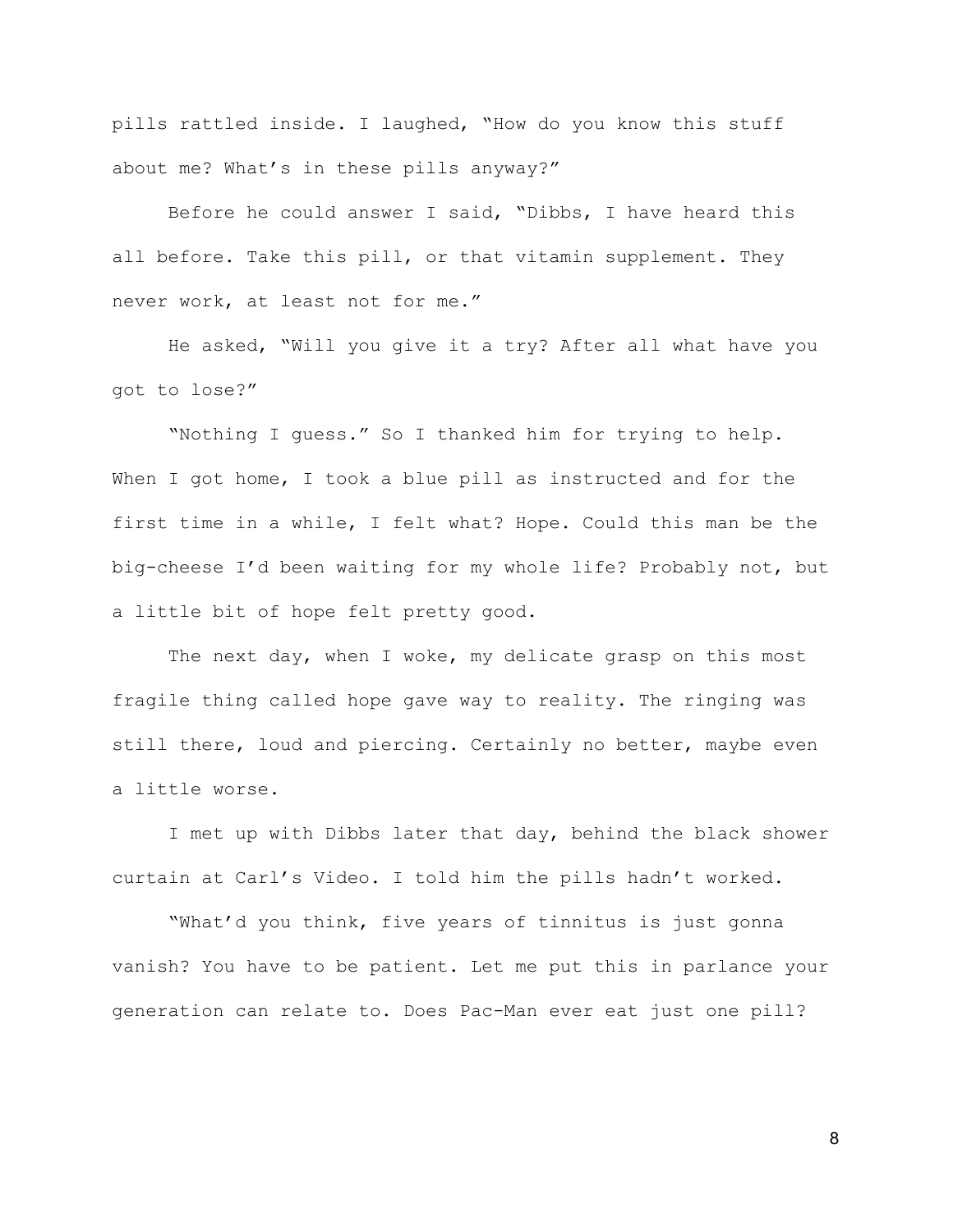No he tries to eat all the pills. Be like Pac-Man, keep eating the pills."

"Dibbs, I don't think they're pills he's eating, they're just dots on a screen, anyway it's the fruit that gives Pac-Man his strength," I said.

"Of course they're pills. The only reason he eats the fruit is to get the ghosts to quit hassling him for a moment, so he can eat more pills. Smokey, keep taking the pills. Trust me. And if on occasion you wanna eat fruit, and chase ghosts, be my guest."

Then Dibbs gave me my second assignment: Mr. B. I expected the tasks to get harder, but this was easier than the first. All I had to do was walk over to Beverly Road, a few blocks away, and move a rock out of the street. Dibbs told me that this simple action would prevent a fatal car crash for Mr. B and Dibbs paid me three-hundred bucks for another job well done.

My third job was about a week later. Unlike the first two, this one was illegal. I stole a diving board from a swimming pool, which belonged to Mr. C, who was gonna try a risky dive and end up in a coma. Dibbs paid me a thousand bucks for Mr. C, and gave me a refill on my little blue pills, which I continued taking even though they weren't working.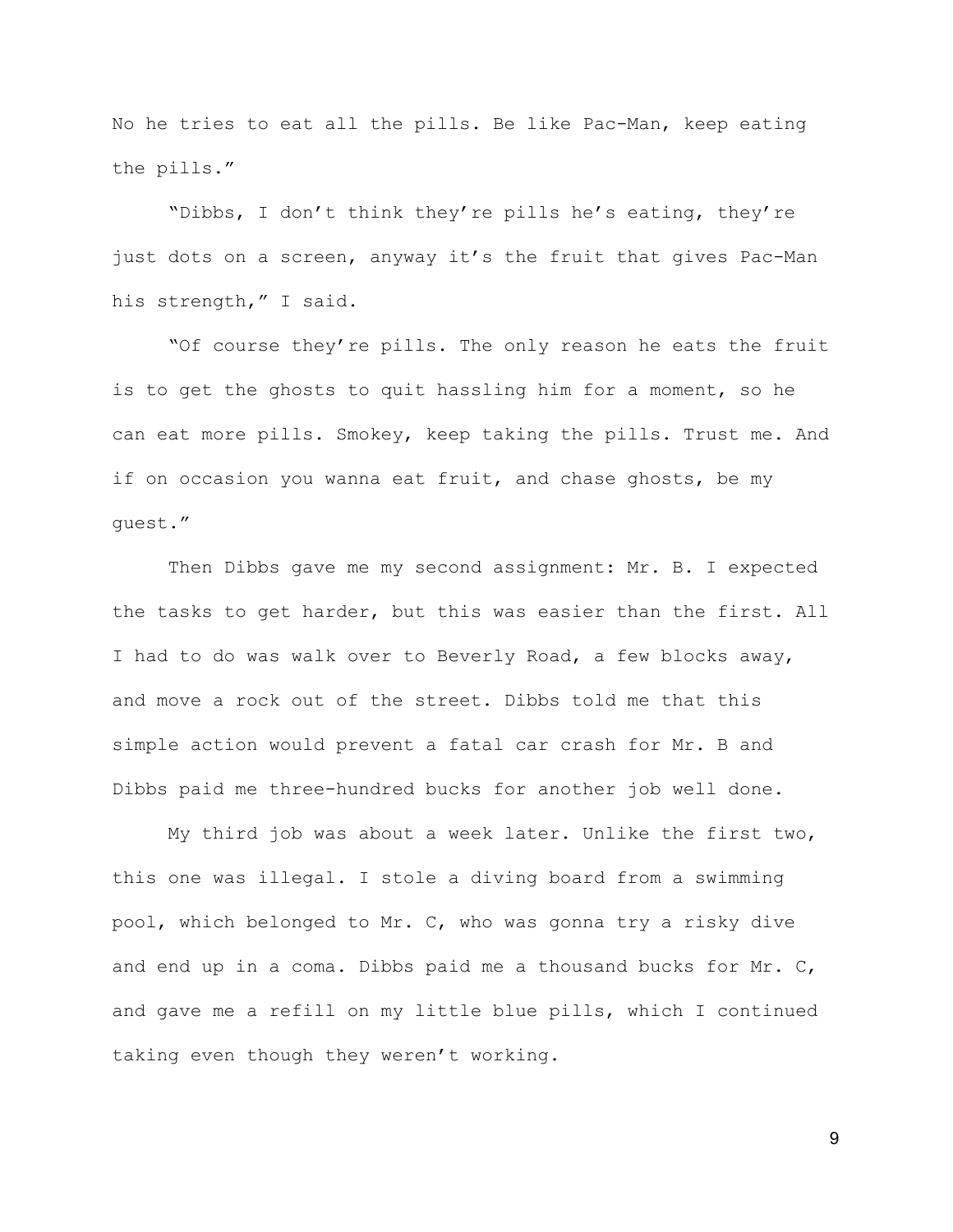Two weeks later I again found myself behind the black shower curtain for assignment D. I had to make her miss a train. "I don't care how you do it," said Dibbs, "just make sure she misses the 5:24 p.m. train."

I liked this job best; Mrs. D was a hottie, a sexy forty-something, wearing neon biker shorts and a white t-shirt. I found her on the station platform, scrutinizing her purple and green Swatch. I casually made my way towards her. She stretched out over the track looking for the train. When our paths crossed, I tried chatting her up, "Coming from the gym?" I asked.

"Nope," she replied, not bothering to take her eyes off the tracks. The floating headlight of the train was now visible in the distance. The ringing in my head grew louder. Wait, the ringing in my head. That might work.

"Lady, can you help me. All of a sudden, there's a loud ringing in my head. I think...I need an ambulance, will you call for one?"

I started stumbling passed her, and almost fell over onto the tracks. She caught me and sat me on a bench.

"Are you diabetic or something?" she asked.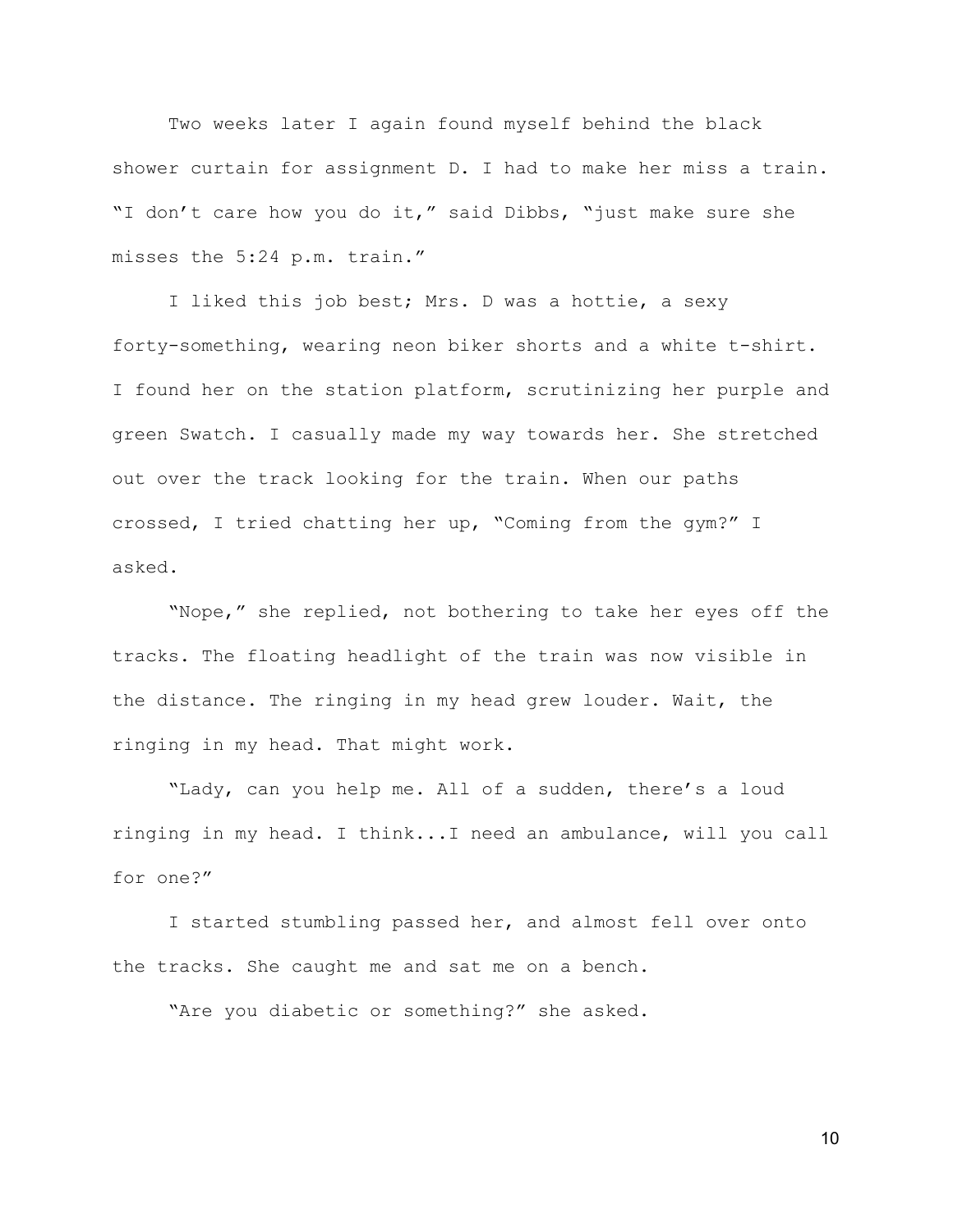"No Ma'am. I'm not sure what's wrong, the ringing, it's so loud. There's a phone in the station. Can you call for help?"

"Are you alone? Isn't there someone else with you? I really need to catch this train."

"No, I'm alone, please help me. You can get the next train." As I finished my sentence, the train pulled up to the station and the doors opened. No one got off, thank God, as I'm sure she would have pawned me off to them. I was still her problem.

"Ding-Dong, this train is the 5:24 Port Washington local. This station is Great Neck. The next stop is-"

"PLEASE LADY help me," I said and I closed my eyes.

She must have considered leaving me because for a few moments she was silent...thinking. "Oh, damn it! Shit, of all the rotten luck. Kid, if you can hear me, I'm going inside to call for an ambulance." She laid me down on the bench and hurried back to the station. I opened my eyes and watched the train doors close. Both the train and myself were history when D got back.

On my way home, I picked up a few slices of pizza and a Tab from Gino's. The night sky was purple, on it's way to a twinkling black by the time I got home. I popped some pills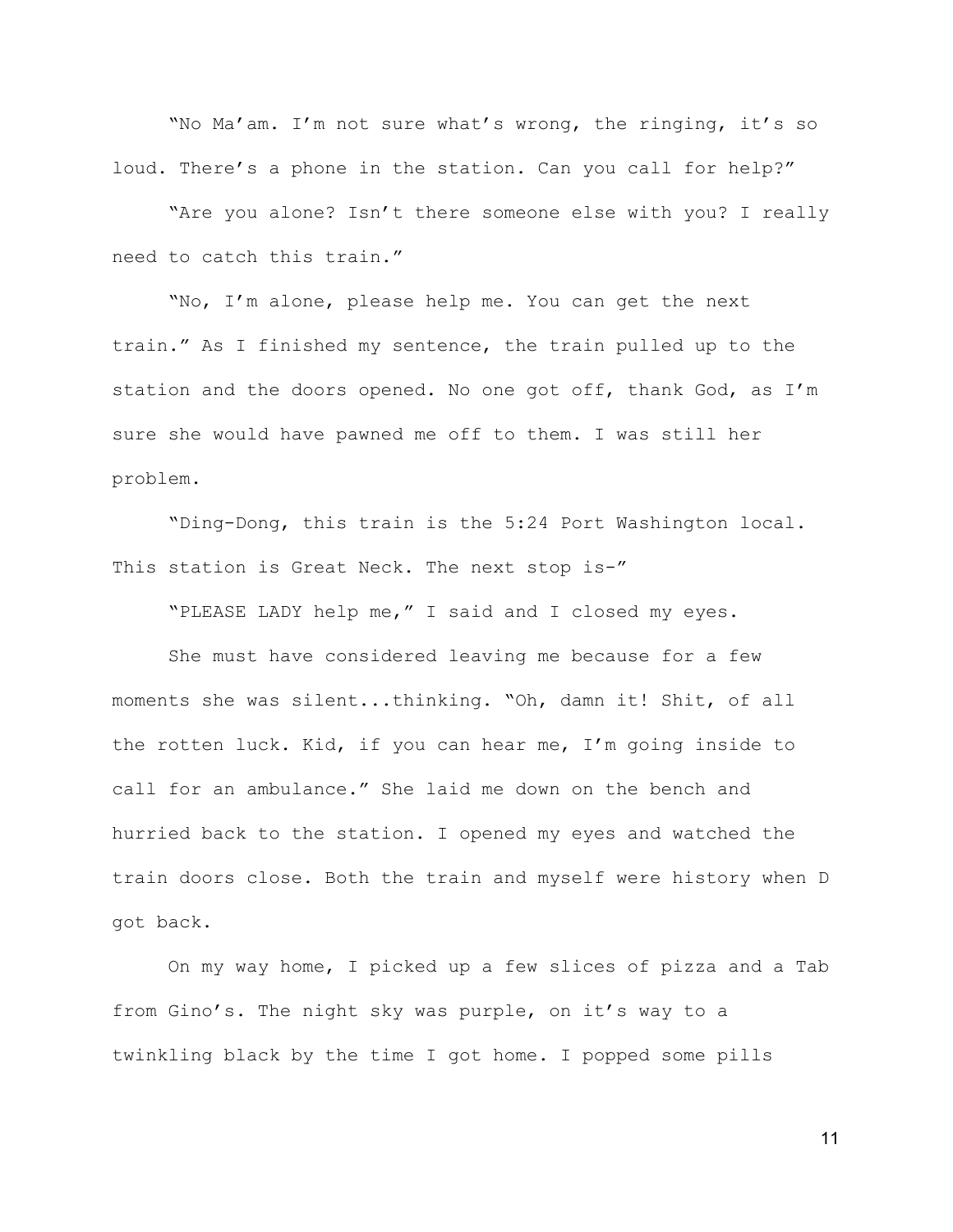(including Dibb's blue pill) and turned on a movie. My head was ringing like the Liberty Bell. Soon the Xanax was kicking in and I was sleepy, so I pulled off my clothes, and tossed them to the floor. Next, I got in bed, turned up the groovy sounds of Sharper Image and it's white noise mannia, and slept deeply.

I woke the next day, feeling as close to great as my life would allow. Yes, the ringing was still there, and it was still loud, but I felt, what? Rested. The blue pills weren't doing shit, but I kept taking them, convinced that something would eventually happen. And of course, something did eventually happen but it wasn't an end to my tinnitus.

"Tomorrow, at 4 p.m. be at the Planting Fields Arboretum in Oyster Bay. There will be a man in the park, a groundsman, tending the miniature pines in the Dwarf Conifer garden. He is Mr. E and he's very important. You must protect him from his ex-girlfriend, Charlotte Horton. She will have him arrested for things he didn't do unless we stop her. If she lives, Mr. E will go to prison. I have never asked you to do something like for me before and I might never ask it again, but I need this woman dead. Meet her at the entrance of the arboretum. Take this gun. Shot her twice, drop the gun, and get outta there."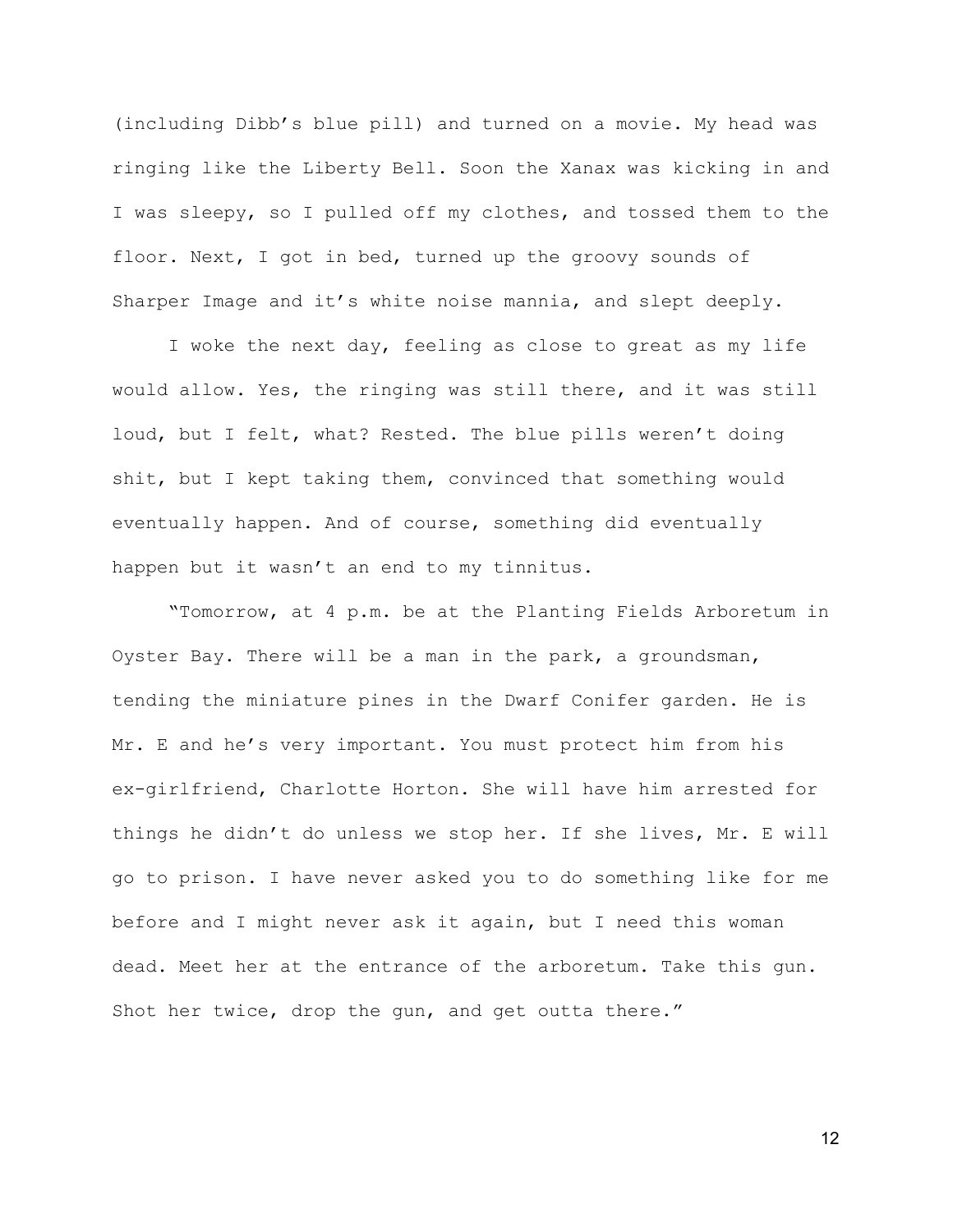We were almost nose-to-nose behind the black shower curtain when Dibbs gave me these instructions and placed a pistol in my hand.

"Are you serious?" I whispered, "I can't shoot some random woman...I can't shoot anyone. I'm not an assassin. If E didn't do anything wrong then why not let the police sort it out?"

"Because the police are gonna get it wrong. They will convict him of domestic violence. His incarceration, though brief, will scare him straight, and I want him twisted. He has a brilliant future."

"What's he gonna do in the future?" I asked, "what can be so important it's worth murdering an innocent woman?"

"That's not your concern Smokey. Your job is to assist me. Not question me. That's how this relationship works."

"Yes, but Dibbs, you never asked me to hurt someone before. Don't you have someone else who can do this?"

"This job is yours Smokey. You've seen *The Godfather.* Do it Michael Corleone style, when he shoots Sollozzo and McCluskey in the Italian restaurant. Piece of cake. I've got fifty-grand for you when it's done."

 "Fifty-grand?" I paused for a moment to consider, then said, "I'm sorry Dibbs, can't do it."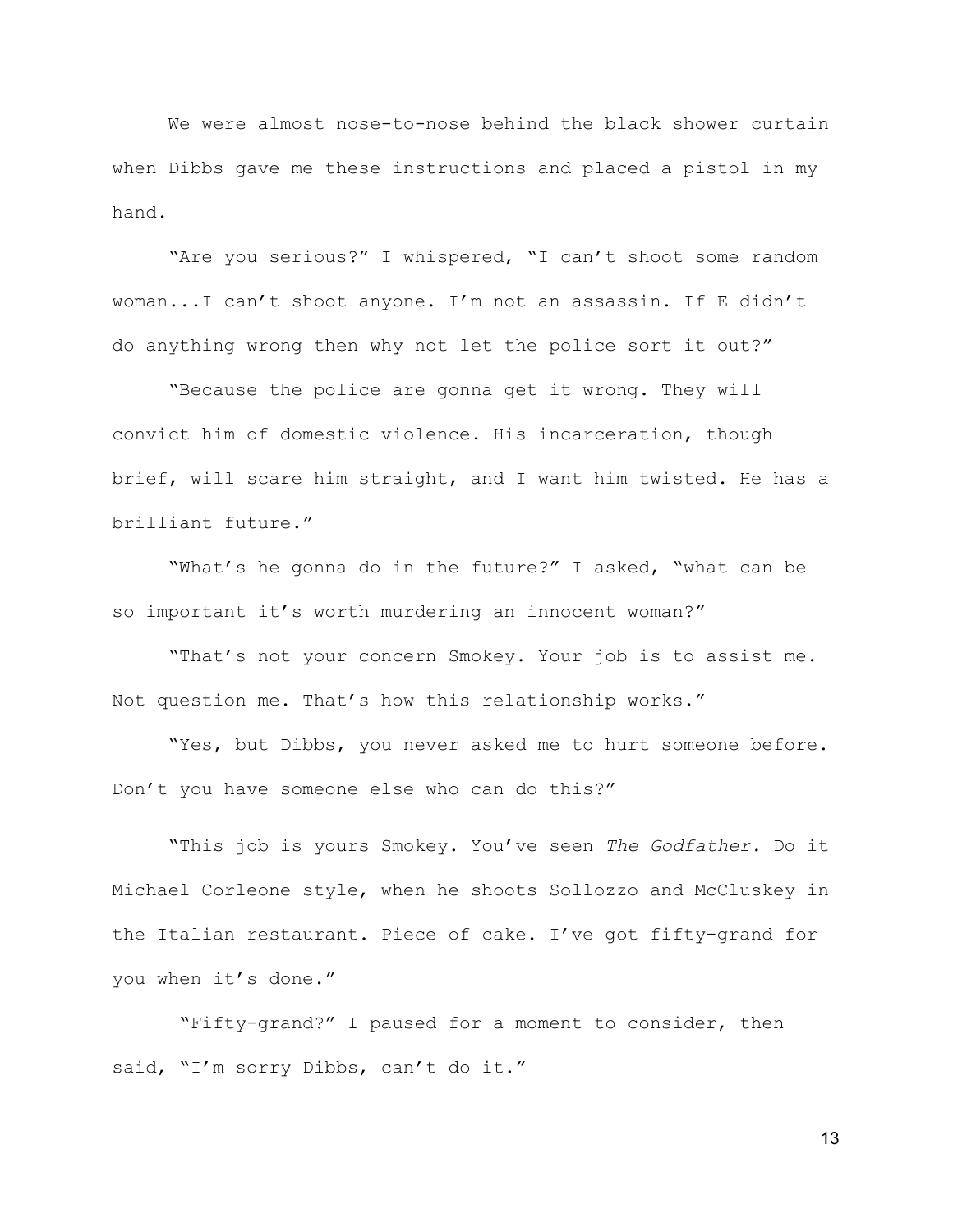"Alright, listen Smokey, after this, no more murders. But you gotta do this one-"

"Look," I interrupted, "you've been real good to me and I appreciate that but...let's stick to the usual stuff, moving rocks, and opening doors."

"It's not always gonna be easy *stuff*. Smokey, I want you to understand this, so listen carefully. You have to do this job. If you don't, we can no longer work together. If you don't, there are no more jobs to follow. If you don't, I will cut off your supply of blue pills. Mr. E has a brilliant future."

"As what," I demanded, pushing him backwards into the porno rack.

"As a serial killer, you dipshit! They're all serial killers, or at least they will be, so long as you do your job. A, B, C, and D are all killers and thanks to your alterations of the future, they will live to carry out their crimes. But E is special. E is the Babe Ruth of serial killers. He'll be one of the greats, provided you get rid of that bitch Horton. So you're gonna do your job and save him from prison, or your blue pills are cut off."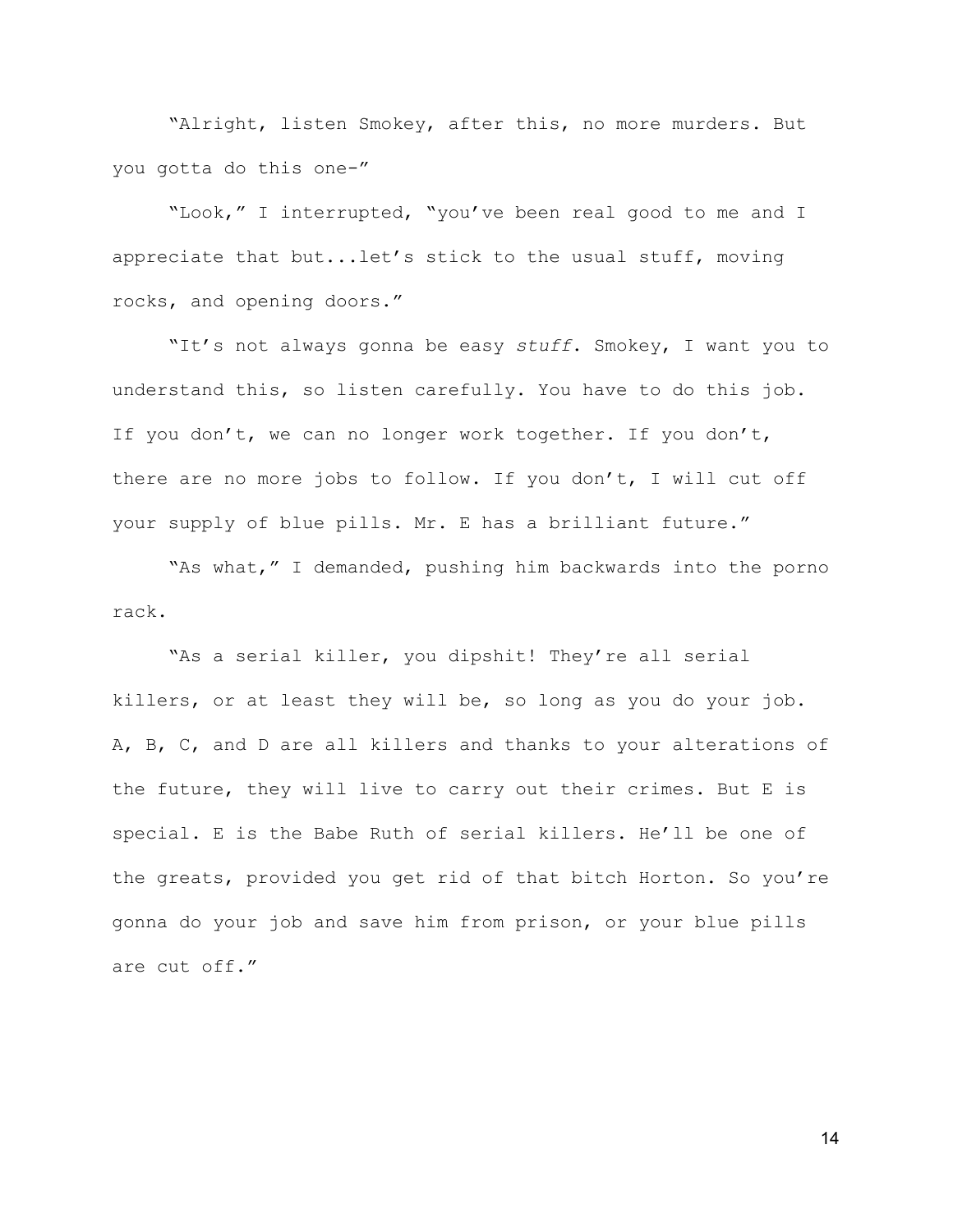"First of all Dibbs, those blue pills don't do shit. My tinnitus is as bad as ever. I only take the damn things to humor you. Second-"

Dibbs interrupted, "Smokey, I'm gonna let you in on a little secret. Those pills aren't exactly for tinnitus." An ugly smile crept across his old face.

"No shit Sherlock. So what do they do?" I asked, fearful of the answer.

"I call them my blue retribution."

"You're nuts Dibbs, and as it turns out, you're an asshole. Get bent dickhead. I'm out of here." I headed towards the curtain, but Dibbs grabbed me and pushed me back with surprising force.

"I've got you in a corner my boy. What my little blue pills do is hook almost every organ of your body up to need them. You think you know pain because you have a little ringing in your ear? Stop taking those pills, and you'll learn what pain really is. You're gonna need them everyday, forever and the only way to keep getting them is to keep doing your job. The withdrawal from blue retribution would drive you insane. It's a terrible way to go. I've seen it happen before. One day without them and you'd kill Bo Derek for another fix. And the beauty of this withdrawal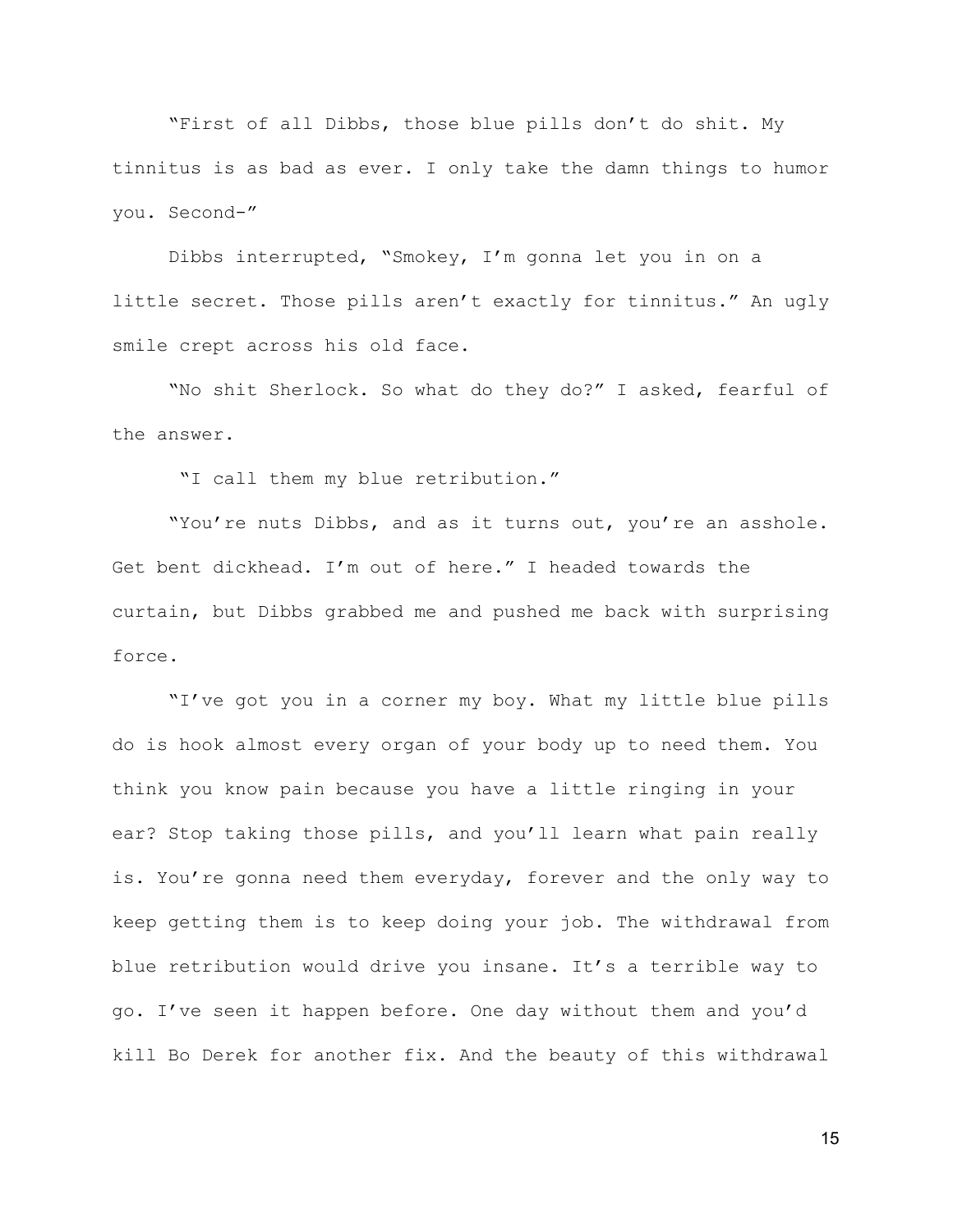is that the symptoms never stop, never get sweated out of the system. Those blue pills are now as much a part of your life as the tinnitus is."

At that point I told him to fuck off. Then I went home. Of course one of the first things I did at home was to check my blue pill supply. Three left. I decided to skip that day's dose, to test out Dibb's threat. I was angry at him, defiant towards him. I didn't need his mysterious pills when I had my trusty bottle of Xanax. I went to bed convinced that I would be fine.

The next morning dawned gray and rainswept. I could smell the coffee brewing below at Gino's. Out my window, cars passed and everything seemed pretty normal. The ringing in my ear was louder but not by much. I began wondering about Mr. E and if he really was the all-star serial killer Dibbs said he would be. Maybe this whole stupid thing was some kinda loyalty test, to see how far I would go. It was crazy to think Dibbs could see into the future in the first place. I busied myself with household chores. I brewed coffee, did a load of laundry, even folded my clothes and tucked them neatly away in my dresser.

 At around 10 a.m. I was sitting on my bed with a sheet of paper. I had made a list and tried to remember everything I could about would-be killers A through D. Where I was when I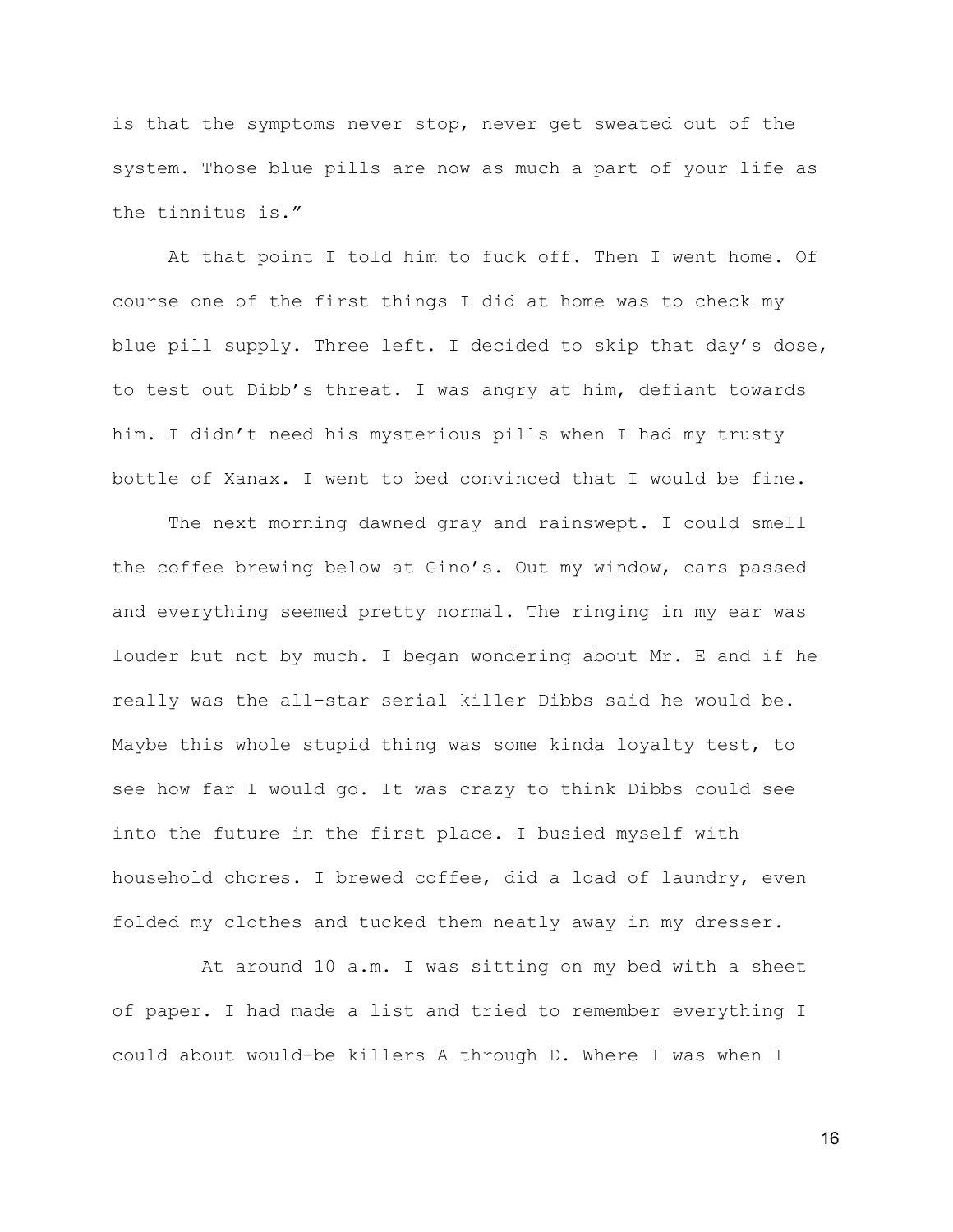helped them, what they looked like, their real names (if I knew) and rough ideas of their ages. I didn't come up with much. My plan was to give the list to the police. Of course, the police would never believe me. I was, after all, an 18-year-old dropout and recluse. And A through D hadn't really done anything, yet. Still, I was determined to try. I picked up the phone to call 911. That's when the ringing got louder. Much louder. At least ten times louder. Pain began rising up both my legs. It felt like scissors cutting into my calfs. An extreme craving came over me for...what? I didn't know. A cold sweat broke across my face.

I swallowed a Xanax and forced half a slice of cold pizza in my mouth. It did nothing, the pain got worse, and was spreading. I fell to the floor, on my knees, writhing in pain, "Fuck you Dibbs," I managed to say. I reached under my bed, grabbing a bottle of Scotch, and plucked out the cork with my teeth. I drank deeply. Dibbs wasn't kidding. This was the worst pain I had ever felt and it would surely drive me insane (and perhaps willing to commit murder to make it stop). It was difficult to breathe, but no matter how hard I sucked air, the sensation persisted. I threw myself towards the dresser and grabbed the bottle. 3 little pills left. I broke a pill in half,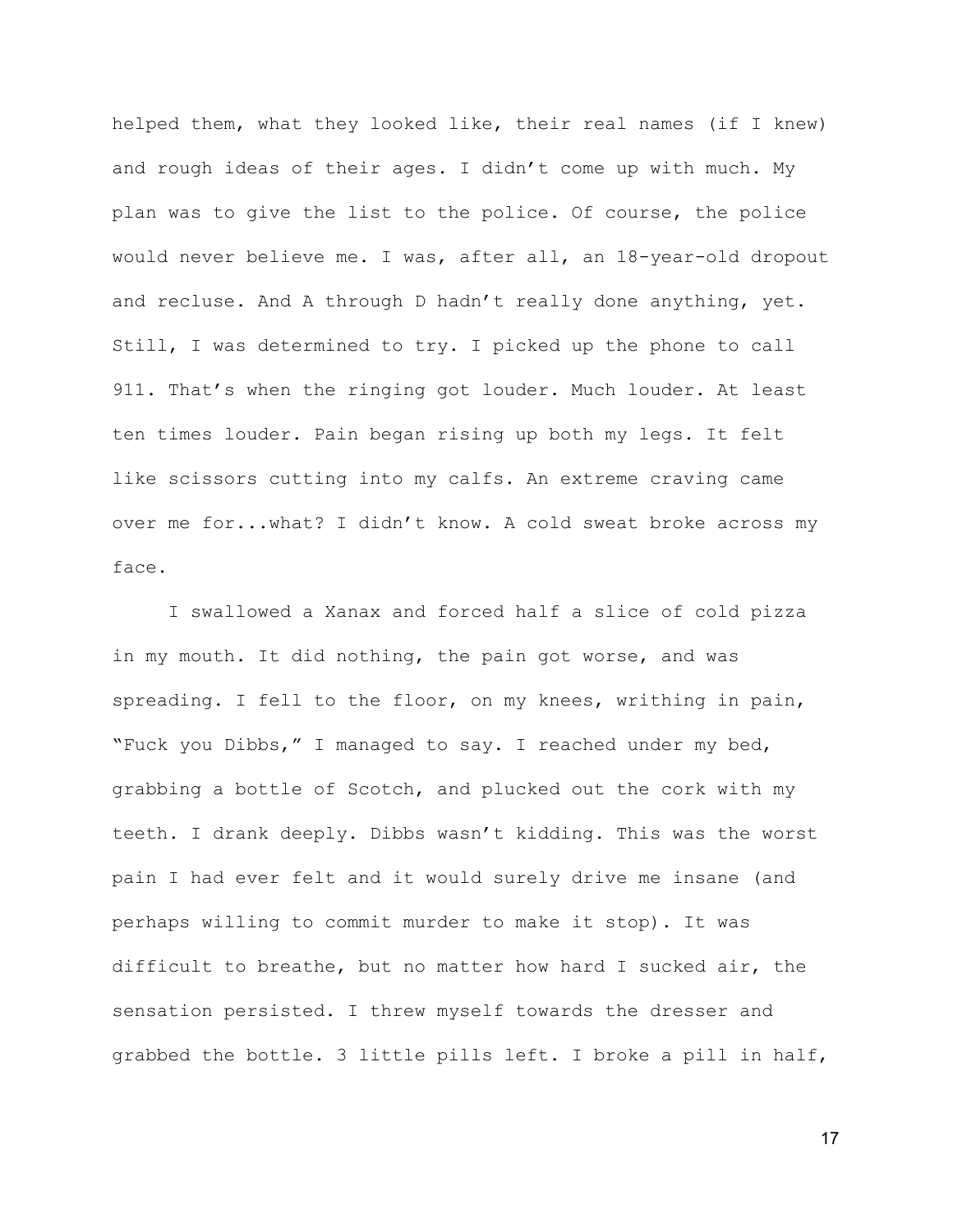and took a half-pill with a swig of Scotch. Almost instantly, the symptoms began abating. Except of course for the tinnitus, which now seemed like a mosquito bite compared to what I had coming if I didn't get more blue pills.

I sat back on my bed, next to my stupid list...and cried. I took Dibb's pistol and pressed it to my ear, where the ringing was loudest. I put my finger into the trigger-guard and gently touched the steel arch. Then something very strange happened: at once, the ringing stopped.

For the first time in years, I heard...nothing. Silence. I took the gun away from my head and almost instantly, the ringing came back. Next I pointed the gun at my heart, but the tinnitus continued. When I again aimed the barrel at my head, the silence returned. Things became clear to me then. It was Dibbs all along. He was the ringing. It was like a demonic possession. When I put the gun to my head (and to Dibbs who was inside my head) he popped out. When the threat was gone, he came back in. The ringing was his presence. But he also maintained a physical presence, that of an old Jewish guy.

I put the gun down; the ringing immediately returned. I heard him in my head, he spoke through the ringing, "So you finally figured it out m'boy. Protect Mr. E, and all is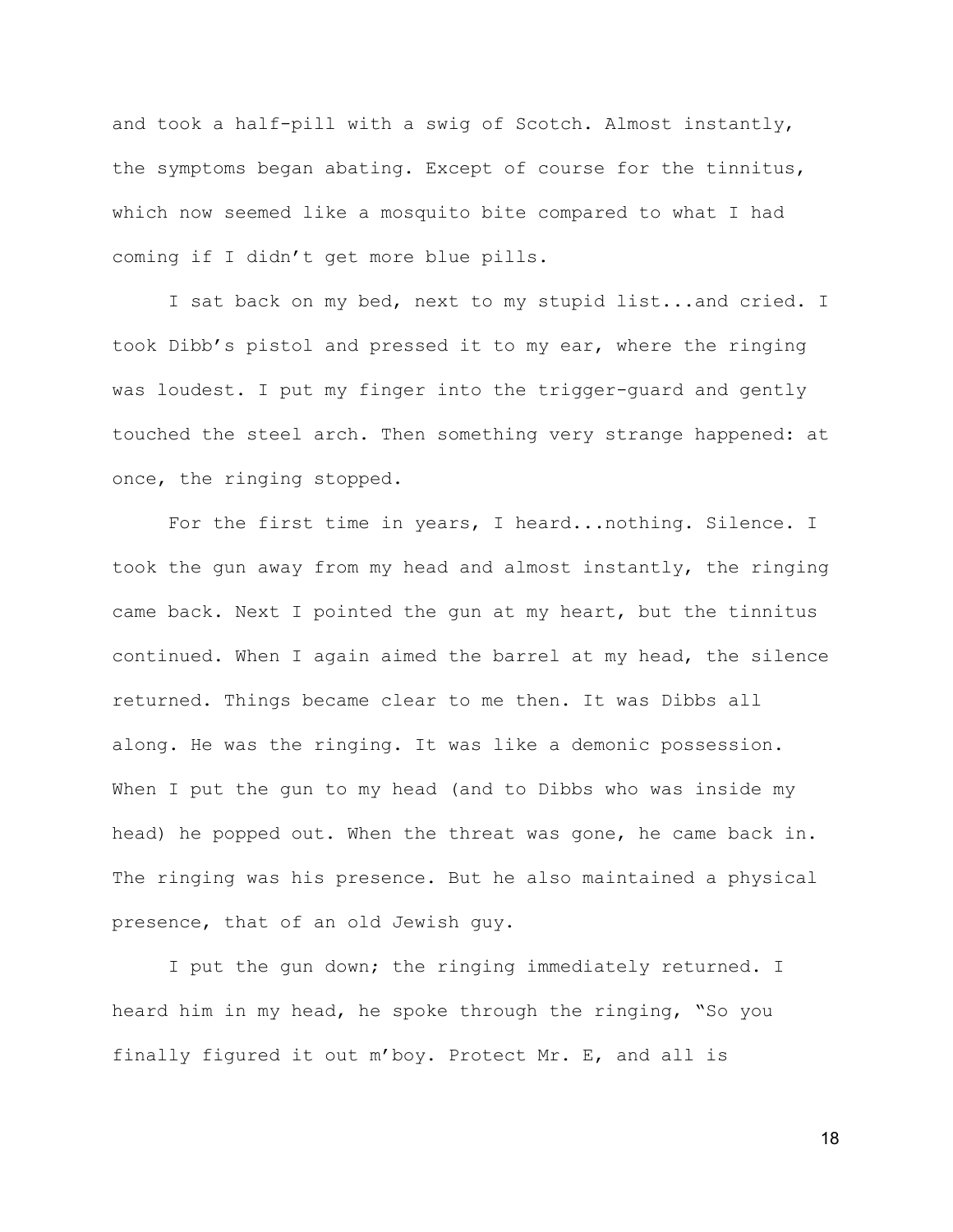forgiven. Kill the woman and you get another bottle of blue retribution and money, lots of money."

"I'm not killing anyone, you fucking asshole!"

The pain began growing again. If I didn't kill the woman, I knew the blue retribution would drive me insane. The other option was suicide. At least, I wouldn't be hurting anyone else that way. I pressed the gun to my head and thumbed back the hammer. I was about to shoot when something that Dibbs had said flashed across my mind, "He's the Babe Ruth of serial killers." Then I recalled him saying, "One day without the pills and you'd kill Bo Derek herself for another fix." I looked at the clock: 1 p.m. then I looked at the list.

I took the pistol away from my head. I shoved it and the list into a paper sandwich bag. Then I flushed all my pills down the toilet. Not just the last blue ones, but all of them. Now, I'm just sitting on my bed, waiting. Waiting for the withdrawal to build, waiting for blue retribution to grow. In my right mind, I could never commit murder, but as Ted Danson once said, "Let's kill him boldly, but not wrathfully; let's carve him as a dish fit for the gods." Perhaps, I can harness the pain, use the insanity and direct the anger. Perhaps I can use blue